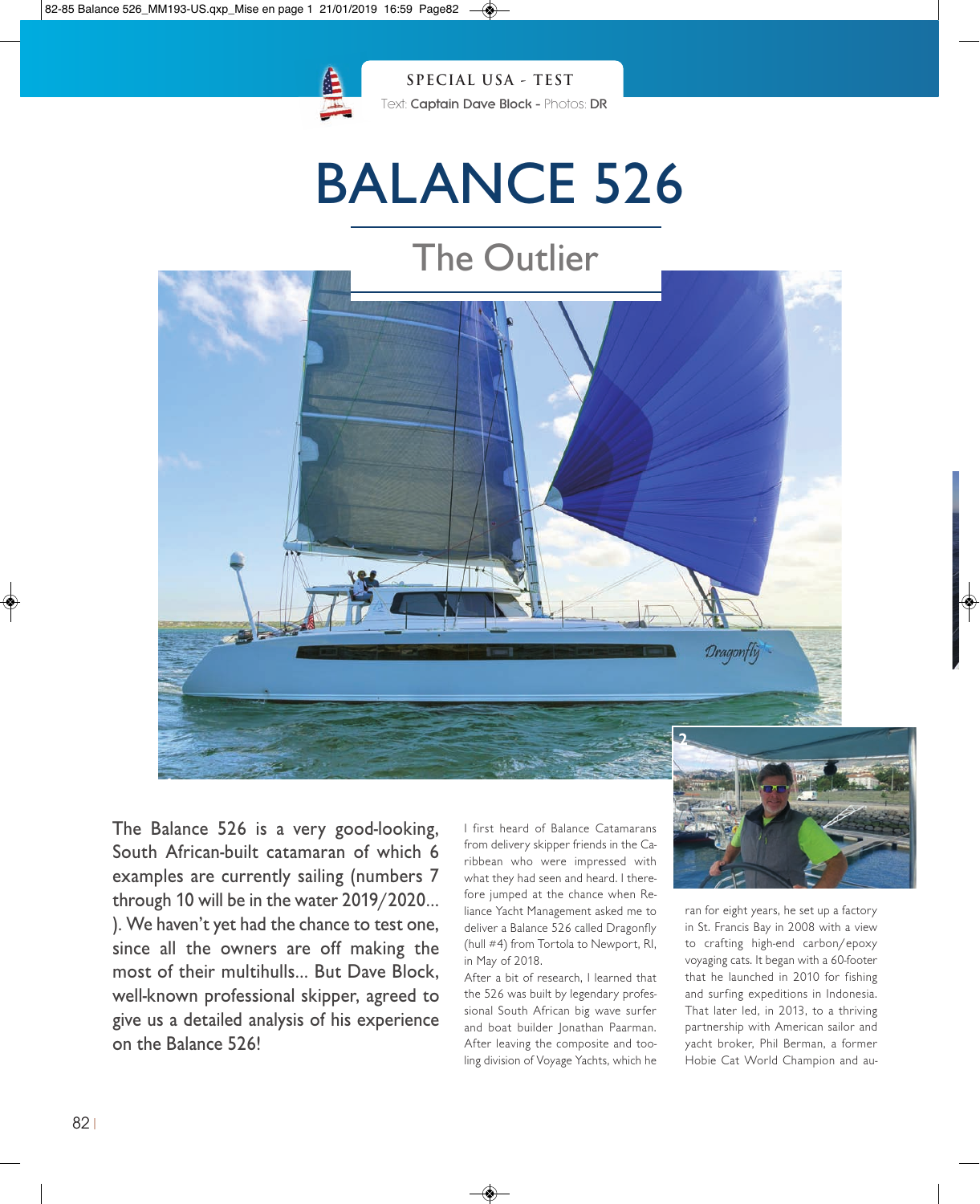thor of a range of books on catamaran sailing and racing. It is hard to imagine two more experienced men coming together to design and build a voyaging catamaran.

Paarman and Berman were of like minds when it came to the sort of catamaran that they would want to sail if they ever had time to do it. They were serious racers when young but recognized that what they most wanted to do was have adventures on the water. Going fast was great, but they wanted a boat that could be easily short-handed, repaired in remote locations, and which would have enough payload capacity to carry fishing gear, kayaks, surfboards, dive gear, a big tender to travel to remote surfing reefs, and plenty of parts and spares, together with large fuel storage capacity when required.

mance I experienced on her. For those who are curious about the performance differences of a 526 with keels or dagger-boards I strongly suggest visiting the Balance website where you will find a comprehensive comparison of the two configurations. It also offers 526 performance polars for the two configurations in a wide range of wind conditions.

Now, back to Dragonfly. She was a fully cruiseequipped 526 with a 6.5 kW generator, 1300 watts of solar panels, washing machine, watermaker, two refrigerators and two freezer units, a life raft, full house air conditioning and four sails in her inventory. Prior to departing Tortola our crew of three topped off her fuel and water stores. Given the above our experiences of her performance should accurately reflect a keeled version Balance 526 in a laden ocean passage

pulled 10 to 11 knots. Upwind in 14 knots or better she will get to 9.5 to 10 knots and close reach in the 11 to 13 knot range. Give her 17 knots or more and she will not go any faster upwind (you take in the first reef in the mainsail at about 14 to 15 knots true), but as soon as you crack off to a close reach or beam reach expect speeds in the 13 to 15 knot range. In very strong winds surfing with the wind aft she will sometimes burst nicely into the high teens to low 20's, but such speeds will not be sustained consistently. Several Balance owners have reported 24-hour periods covering 260 miles or more. This is one very, very fast catamaran laden or empty.

I found the ride to be smooth and pleasant with little fore and aft pitching. The designers took pains to center the heavy weights on her care-



The like-minded surfer/sailors decided pretty quickly they wanted to work together on a new design that a couple could sail around the world in speed and comfort. They then partnered with Cape Town naval architect Anton Du Toit to oversee the engineering and fine design details. Judging by the result, it was an excellent coupling of strong talents - the Balance 526 I delivered is a truly remarkable performance voyager - a sort of BMW M series for the open seas.

## **HOW SHE SAILS**

Balance builds the 526 with either fixed highperformance keels or with dual dagger-boards. The boat that I sailed, Dragonfly, sported fixed keels, so I can only speak about the perforcruising mode.

Although our delivery had a lot of low and no wind days, we had enough variety in our 1,800 nautical mile trip to get a solid feel for her speed, motion, and live-ability in a good range of winds and seas.

We delivery skippers learn early on that every boat we deliver has a "sweet spot" where she slithers through the water effortlessly, and this speed for the 526 is in the 10 to 12 knot range when fully laden with any breeze over 12 knots. On a broad reach with her large Code Zero she will often do wind speed in true winds as low as 7 knots. Upwind in a 12 knot or better breeze she wants to sail around 9 knots. Crack off to a close reach in the same winds and we fully, leaving little heavy equipment in her bows and sterns.

The most interesting thing about the 526 is that she sails these high speeds with ease. Her rig, reefing systems, sheet handling are no more complex than a production charter cat. It is a testament to the designers that the 526 is a remarkably easy boat to sail given her powerful sail-plan, the high speeds she achieves, and the degree to which she pulls the apparent winds forward. Although we did not have much back and forth tacking, the self-tending blade jib does not need to be touched to tack the boat. And the jib, like all of her sail handling, comes back to a winch station positioned just to the starboard side of her helm in the "up position."

1 : Having the rig set further aft allows for good weight centering and maintains a good foretriangle area.

brand of catamaran over the past 25 years.

3 : Access around the deck is particularly fluid.

4 et 5 : The steering wheel is articulated and sail handling maneuvers are grouped together just to starboard of the helm station.

<sup>2</sup> : Captain Dave Block is a professional delivery skipper who has logged over 350,000 miles at sea. He has delivered or raced every major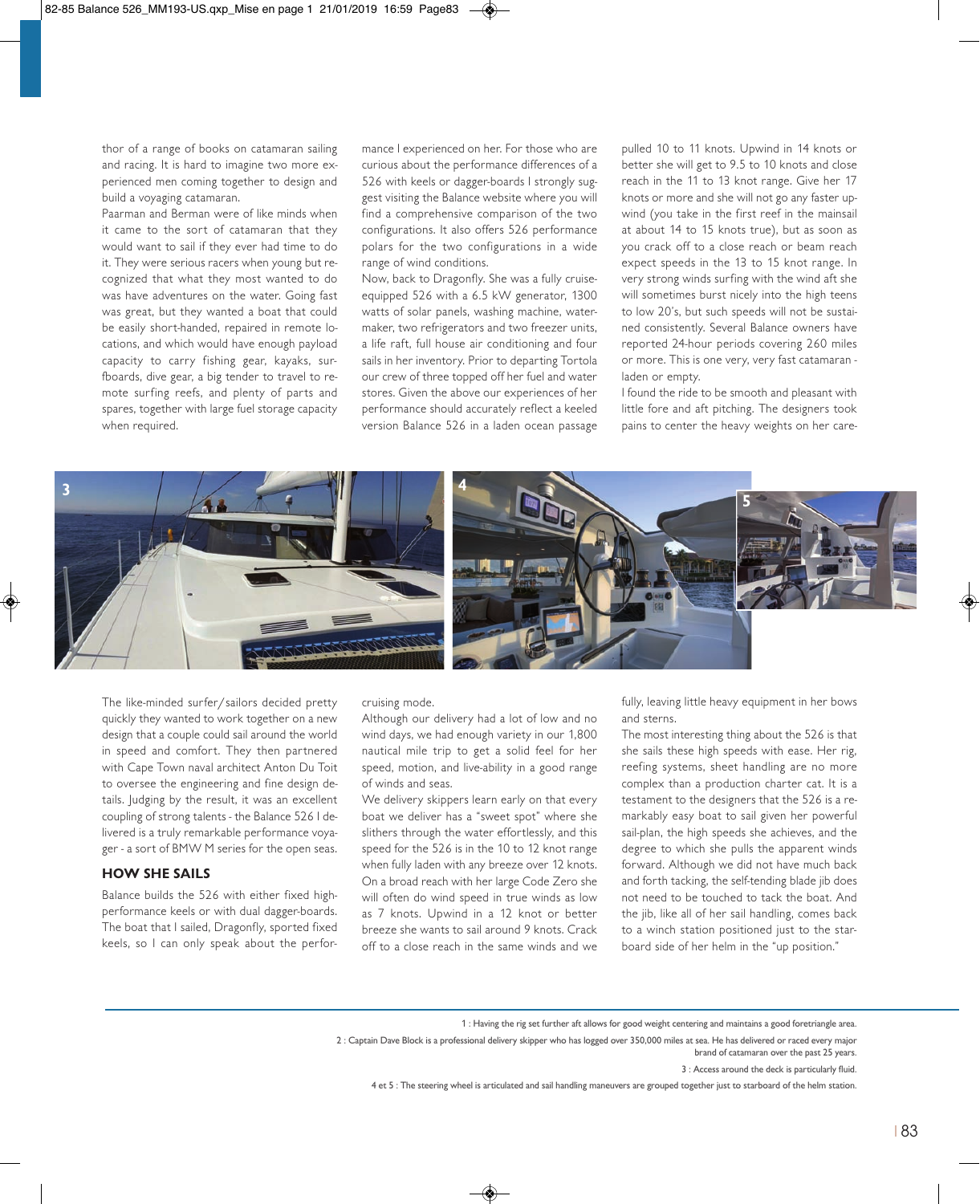# **SPECIAL USA - TEST**











Another distinctive characteristic is the view: even when sailing her on autopilot, walking about the 526 with the remote control in hand, the visibility and the sight lines, are the widest and clearest of any catamaran I have ever delivered. Whether you are piloting the 526 down below, up top, sitting in the saloon, or in the aft cockpit, the clear views in all directions are remarkable. The designers have removed as many blind spots as is possible on a catamaran.

#### **HOW SHE MOTORS**

The standard 526 comes with dual Yanmar 45 HP engines but I was told that so far, every customer has upgraded to the Yanmar 57 because it adds no additional weight to the boat. At full throttle in flat seas with both engines she will motor at 10 to 10.5 knots, but when passage-making we ran one engine at 2,400 RPM and this moved us along nicely at 7.5 knots. Fuel consumption at this speed on one engine is very low, giving her outstanding range with her fixed tanks. Balance adds a fuel transfer pump to the large locker in front of the mast for those who wish to extend motor range by adding a bladder tank or jerry cans.

- 6 : The cockpit is a great area for relaxing, with numerous seats, a large table and a sunbathing area.
	- 7 : Despite having reduced volume, the nacelle is home to a decent galley, a saloon fitted with two modular tables and even a navigation station.

8 : Every cabin has plenty of storage - cupboards, drawers and hanging lockers.

9 : All the units are in sandwich construction, thus reducing the catamaran's displacement.

#### **HOW SHE IS BUILT**

The Balance is built like most epoxy carbon reinforced racing cats. There is not a single fiberglass interior module, nor any fiberglass furniture modules, to hold down weight. Each and every piece of furniture is hand crafted at the factory using light weight cored panels. The bulk of the interior is hand sanded and painted to a smooth white finish to avoid the use of liners or wood paneling. The workmanship is superb, reflecting thousands of hours of careful fairing and paint work. A catamaran such as this built in Europe or America would surely have to cost many thousands more due to the enormous labor costs associated with such a build. All the handholds, doors, and cockpit furniture are in composite. There is simply no wood or stainless steel found on the deck of this catamaran, other than the bow pulpit seat.

The amount of cabinetry on the 526 is significant compared to any other performance catamaran of this length that I have seen. It is not the sort of spartan catamaran where guests will be climbing over clothing and gear as each cabin provides ample drawers, hanging closets and shelves.

# **A NO-FRILLS CATAMARAN**

It is evident to anyone who sees or sails this boat that Berman and Du Toit come from practical sailing backgrounds, but are also driven by strong esthetic philosophies. The design and look of the 526 is gimmick free. Her lines are

> lean and angular, crisp and contemporary, free of any garish bling – understated and elegant. When we pulled into Newport harbor on Dragonfly all heads turned.

> Pretty as she is, every aspect of her design seems to have been refracted

through a simplicity prism. Access for repairs is exceptional. Movement from helm to side decks and from side decks to foredeck is a breeze. The wiring and the systems installations all reflect a commitment to functional excellence. Moving from the salon to the cockpit and from the cockpit to stern steps, is as ergonomically correct as one can get. Whether it is the bathrooms, the sleeping cabins or the galley - the Balance 526 is a finely crafted, gracious catamaran to live on.

## **HIGH PRICE**

**9**

The only major negative to the Balance 526 is that most of us cannot afford her. She comes in at a base price of \$1,399,000 U.S. dollars, and most of the units leave the yard cruise-equipped at around 1.6 to 1.7 million dollars. This actually appears to make her the least costly carbon/eglass/epoxy cat on the market of her size, but there are cheaper alternatives for those that require it. The buyer for a Balance 526 must be the sort of experienced sailor who appreciates the build quality, performance, and design features she offers. It comes as no surprise that all of the buyers for the 526 so far are purchasing their second or third large catamaran.